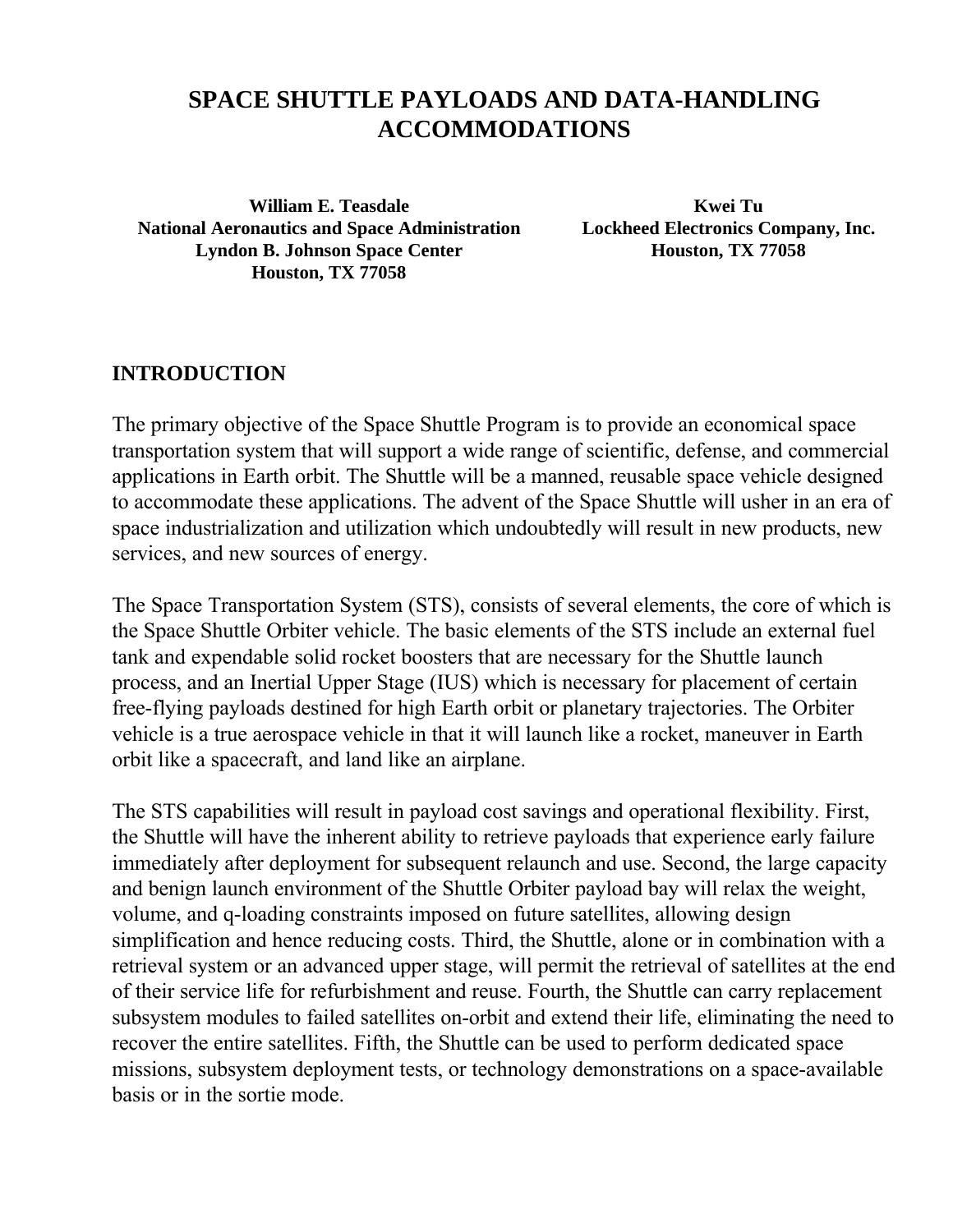The STS will provide numerous supporting subsystems for exclusive accommodation of payloads. These supporting subsystems and accommodations will include payload mechanical attachments/cradles; a Payload Deployment and Retrieval System (PDRS); electrical power; fluid and gas utilities; environmental control; communications, data handling and displays; guidance, navigation, and payload pointing; and certain mission kits which will increase or extend STS mission capabilities, particularly in the area of consumables.

A two-level crew cabin area is provided at the forward end of the Orbiter to accommodate the crew and passengers. The flight crew will control the launch, orbital maneuvering, atmospheric entry, and landing phases of the mission from the upper level forward flight deck. Payload handling will be accomplished by mission specialist crewmen from the aft flight deck cabin area on the upper level just forward of the front payload bay bulkhead. Seating for passengers and a living area are provided on the lower deck. With these accommodations and a more benign launch/reentry environment, space flight will no longer be limited to intensively trained astronauts who are in perfect physical condition, but will be available to experienced scientists and technicians who are of normal physical condition.

### **STS SATELLITE LAUNCH/RETRIEVAL MISSIONS**

One very important type of STS mission will be the placement of satellites into Earth orbit or into lunar or planetary trajectories. The Shuttle Orbiter will be used to place all deployable payloads and their associated propulsive stages (if any) into low Earth orbit. Satellites whose missions require attainment of high Earth orbit (such as geosynchronous satellites) or require placement into lunar or planetary trajectories will utilize one of several classes of add-on propulsive stages. The currently planned propulsive stages include the IUS and the spinning solid upper stage (SSUS), sometimes referred to as the payload-assist module. Currently, there are two versions of the IUS planned — one for Department of Defense (DOD) applications and one for National Aeronautics and Space Administration (NASA) scientific payload applications, and there are two planned versions of the SSUS.

As many as five deployable payload packages may be delivered on a single mission. Upon reaching the desired orbit, the mission and/or payload specialist will conduct predeployment checks and operations. After determining that a satellite is ready, the crew will operate a payload deployment system, which will either lift the payload (and its propulsive stage) out of the payload bay and release it (as in the case of the PDRS), or eject the payload elements from the mounting cradle by means of a latch release/spring eject mechanism.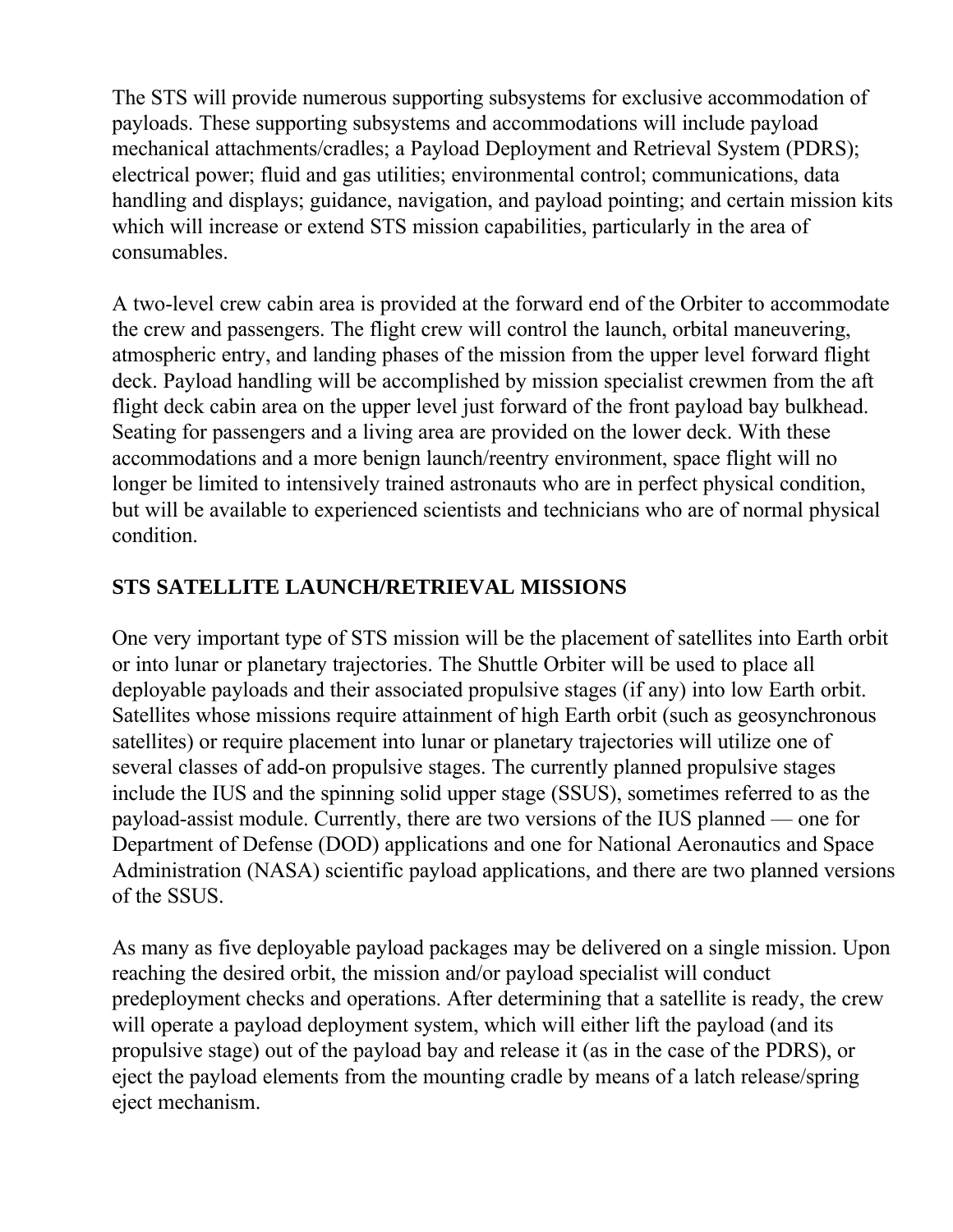The final activation of the satellites can be performed by radio command from the Orbiter or from a ground network. The Orbiter will stand by until the satellite is performing satisfactorily before proceeding with the remainder of the mission.

A satellite launched on a previous mission or which fails soon after deployment can be retrieved and returned to Earth for refurbishment and reuse. To recover a satellite, the Orbiter will rendezvous with it, deactivate it by radio command, maneuver close, and grapple it with the PDRS arm. The recovered satellite will be lowered into the cargo bay and locked into place. The Orbiter will perform deorbit maneuvers, enter the atmosphere, and land, returning the expensive satellite for reuse.

Placement of free-flying scientific laboratories and data gathering devices into low Earth orbit can be accomplished by the Shuttle. This type of satellite launch will not require the use of propulsive stages, but will require placement and alignment of the subject scientific facility. Examples of free-flying scientific laboratories to be launched by the Shuttle are the Long Duration Exposure Facility (LDEF) and the Space Telescope.

#### **STS SORTIE MISSIONS**

In addition to the utility for placement of satellites into Earth or planetary orbit, the STS will also be used to transport into space a complete scientific laboratory called Spacelab, which is being developed by the European Space Agency.

The purpose of Spacelab is to provide a ready access to space for a broad spectrum of experiments in many fields and from many nations. Spacelab personnel will be men and women who are experts in their fields, and who are in reasonably good health, thereby requiring only a few weeks of spaceflight training. In the pressurized module configuration, Spacelab will provide facilities for as many as four laboratory specialists to conduct experiments or perform processing functions in such fields as medicine, manufacturing, astronomy, pharmaceutical , and materials. In the five-pallet configuration, the entire STS payload bay will be filled with structural pallets upon which will be mounted numerous scientific experiments or applications hardware elements to be exposed to the Space environment. Control and management of the pallet systems will be exercised from the STS by payload and mission specialists using various Orbiter and Spacelab control and display interfaces provided for the mission. When only pallets are to be flown, essential subsystems requiring environmental control will be carried in an igloo which will provide a pressurized and thermally controlled environment for them.

Spacelab will provide an extension of the experimenter's ground-based laboratories with the added qualities which only space flight can provide, such as a long-term gravity-free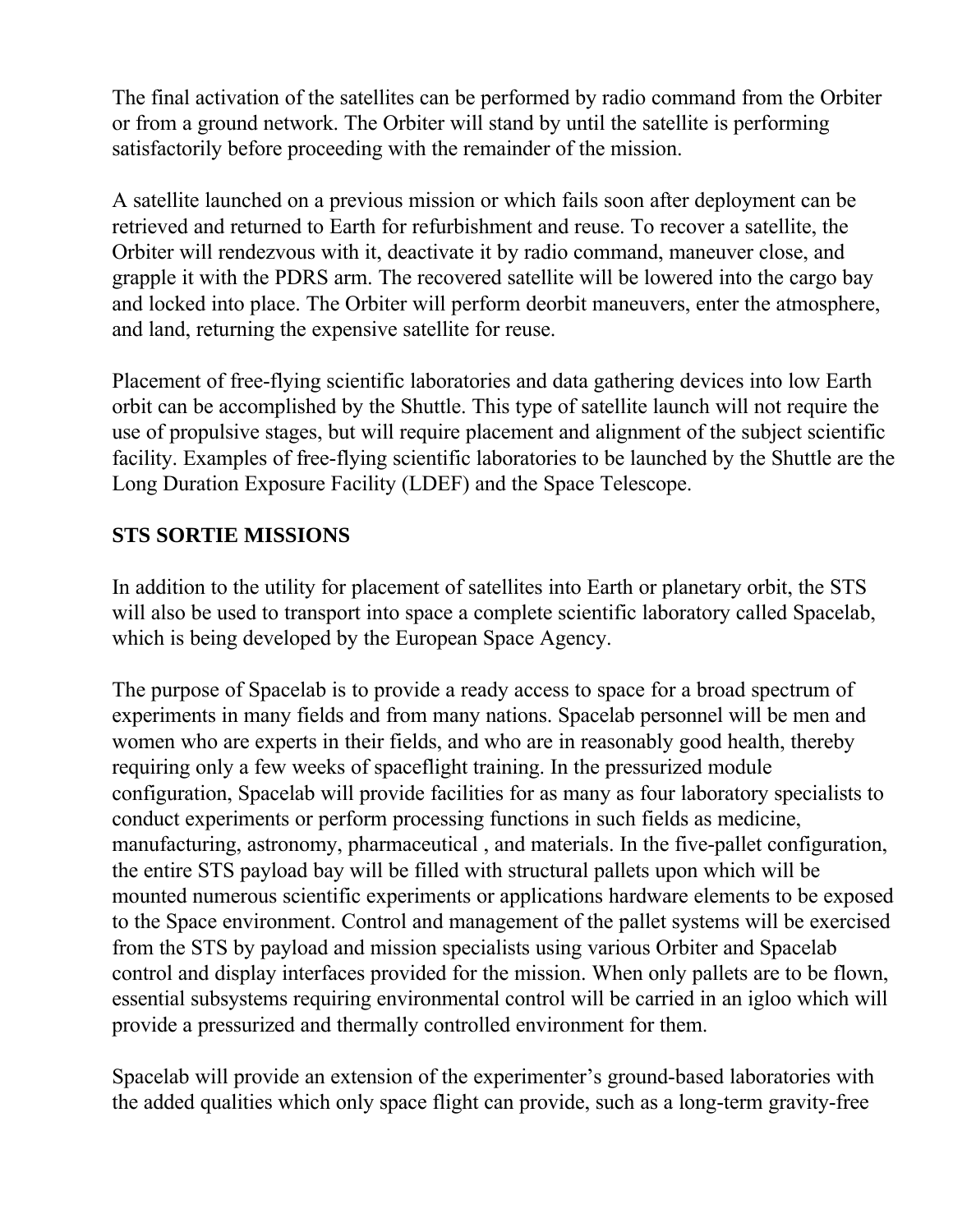environment, a location from which Earth can be viewed and examined as an entity, and a place where the celestial sphere can be studied free of atmospheric interference.

# **STS COMMUNICATIONS AND DATA HANDLING**

As has been described, the types of mission cargoes being considered for the Shuttle range from a full payload bay complement of deployable satellite/booster payload elements to a dedicated sortie mission in which the payload bay is filled with an environmentally controlled laboratory and experiment pallets. The types and quantities of data to be processed and/or throughput by the Orbiter will vary widely depending on the composite payload cargo. The Shuttle may be required to handle up to 50 Mbits/s of high rate experiment data while simultaneously performing systems monitoring and control functions, system checkout functions via an onboard cathode ray tube (CRT) keyboard interface or via one of the uplink/downlink operational data links with ground controllers.

The Space Shuttle Orbiter is being equipped to provide a variety of data-handling services for both attached and detached payloads. Scientific data from attached payload sensors and experiments can be transmitted to Satellite Tracking and Data Network (STDN) or Satellite Control Facility (SCF) ground stations by the Orbiter S-band communication subsystem, or relayed through a tracking and data relay satellite (TDRS) at S-band or Ku-band. The Orbiter can also record and store scientific information sent over hard line from attached payloads, or relay text and graphics data sent from the TDRS system ground station (at Ku-band).

Engineering health and status data from both attached and free-flying payloads can be processed, displayed and recorded on-board, or sent to the ground.

Ground-initiated commands for both attached and detached payloads can be transferred through the Orbiter communication system and data processing system (DPS). Commands to both attached and detached payloads can also be initiated by the Orbiter crew via the Orbiter DPS.

The Orbiter will initialize a payload guidance and navigation system or update its state vector using onboard data or information transmitted from the ground. Guidance data from an attached payload may be monitored and recorded by the Orbiter crew, or processed by the Orbiter DPS for closed-loop pointing, using the orbital maneuvering system (OMS).

Up to five safety-critical status parameters can be hardwired from an attached payload to the Orbiter. The Orbiter crew will monitor these parameters and can take the necessary timely remedial actions. These parameters plus others are also monitored and can be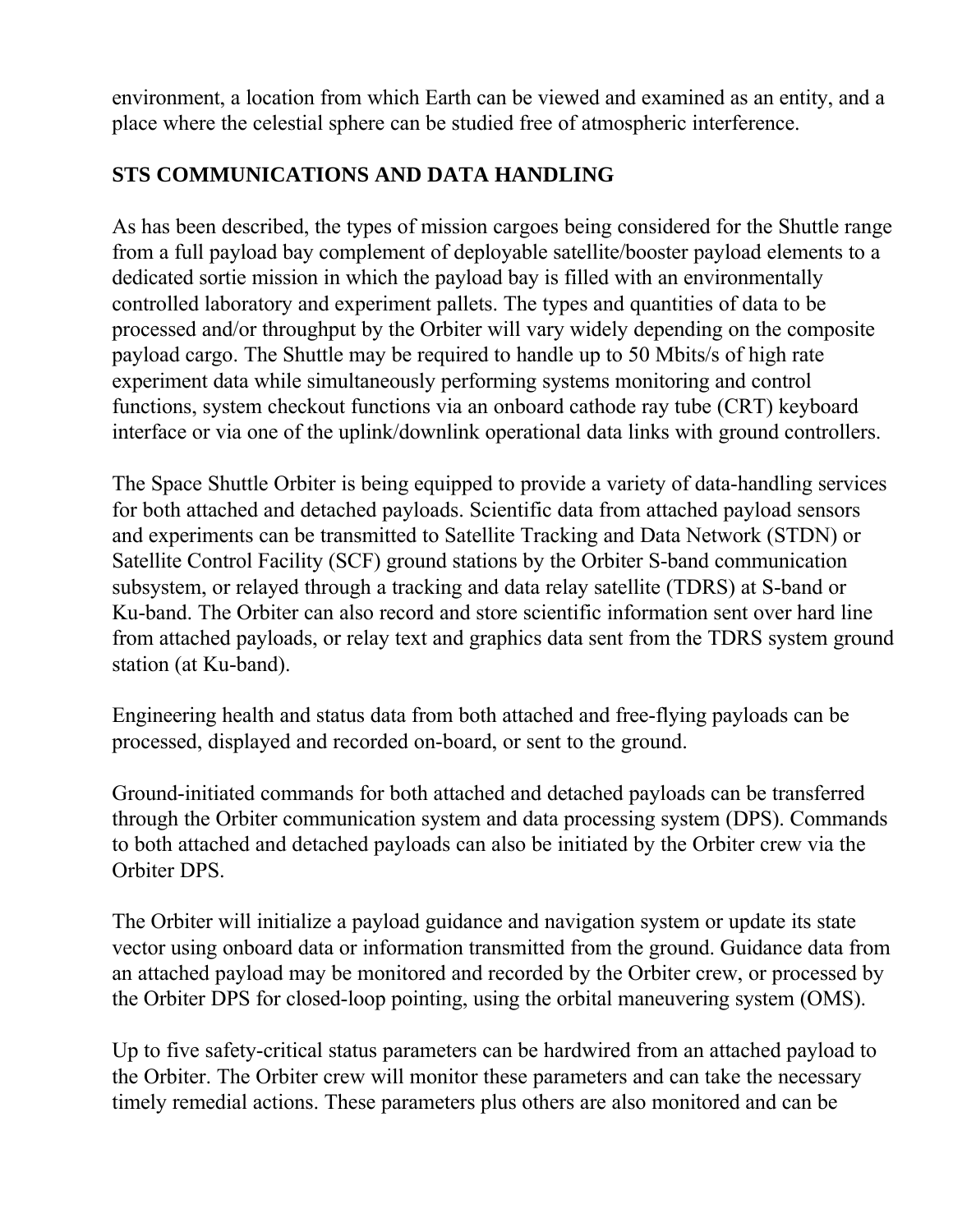recorded as part of the Orbiter systems monitoring function. Payload caution and warning (C&W) data can be transmitted to the ground through the Orbiter.

An onboard processing, display, and transmission capability will provide by the Orbiter as a service to both attached and detached payloads. The Orbiter data processing and software subsystem will furnish the onboard digital computation required to support payload system management. The system management function will be used during prelaunch and orbital phases for payload checkout and status monitoring (passive). Functions in the computer will be controlled by the crew through main memory loads from the mass memory. Flight-deck stations for payload management and handling will have provisions for data displays (CRT's) and keyboards for monitoring and controlling payload operations.

The Shuttle Orbiter S-band communications subsystem provides tracking and communications via phase modulated (PM) links direct to ground or through the TDRSS and transmission of data direct to ground via a frequency modulated (FM) link. On the PM link, two digital voice channels, each source encoded with delta modulation at 32 Kbps, are time-division-multiplexed (TDM) with the 128 Kbps telemetry channel to form a 192 Kbps composite TDM bit sequence prior to phase modulating the carrier at frequency 2287.5 MHz or 2217.5 MHz. The telemetry channel can accommodate up to 16 Kbps from a detached payload and up to 64 Kbps from attached payloads. On the FM link, the Orbiter FM signal processor can accept (1) real-time attached payload data in either analog or digital form (analog from 300 Hz to 4 MHz, digital from 200 bps to 5 Mbps) or (2) payload recorder playback data (from 25.5 to 1024 Kbps) to frequency modulate the link carrier (2250.0 MHz). The Orbiter Ku-band system can operate as a radar during space rendezvous maneuvers or can be used as a two-way communication subsystem, transmitting the attached or detached payload data via the TDRS system. There are a total of three channels that can be accommodated via the Ku-band link. Except for the 192 Kbps channel, which is comprised of Orbiter voice and telemetry as described in the S-band PM link, the other two channels can accept attached or detached payload data. From the data rate ranges shown in figure 1, it may be seen that the capability extends continuously from 15 Kbps to 50 Mbps. Similarly, the 4.5 MHz analog channel extends downward to direct current. The unusual signal design provides quadriphase shift keying (QPSK) of a subcarrier (8.5 MHz), and either QPSK or FM of the carrier (15.0034 GHz).

The Shuttle Orbiter S-band Payload Integrator (PI), Payload Signal Processor (PSP), and DOD Communication Interface Unit (CIU) will be used for communications with freeflying payloads. For the STS-to-NASA payload link the PSP can accept up to 2 Kbps command data from the Orbiter general purpose computer, modulate command data onto a 16 KHz subcarrier and deliver the resultant signal to the PI. The PI then phase modulates the carrier (2025-2120 MHz) with the command subcarrier prior to transmitting to the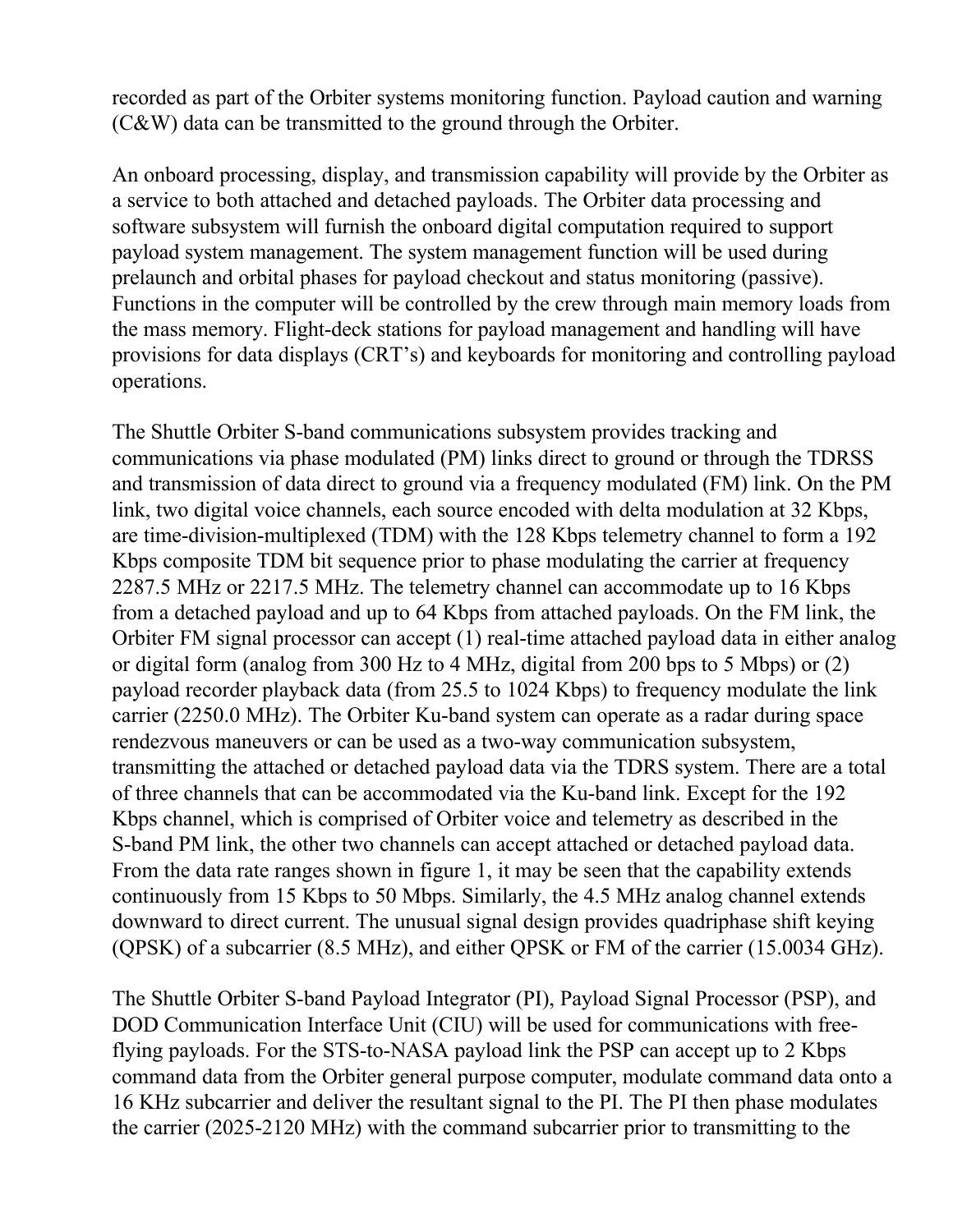payload. For the NASA payload-to-STS link, the PI can receive and demodulate from the payload, a carrier (2200-2300 MHz) phase modulated by either a 1.024 MHz subcarrier (standard mode) or a base-band signal with a bandwidth less than 4.5 MHz (bent-pipe data). If the 1.024 MHz subcarrier is transmitted, the payload telemetry data which phaseshift-keys the subcarrier can be 16 Kbps or less (in submultiples of 2). The PSP will demodulate the subcarrier and reconstruct telemetry data and associated clock prior to sending to the Payload Data Interleaver (PDI) for further processing. If the bent-pipe data (nonstandard mode) is transmitted from the payload, the PI will demodulate the carrier and forward the baseband signal to the Ku-band system for transmission to the ground via TDRS system (without onboard data processing or display).

On the STS-to-DOD payloads link, the PI will accept ternary frequency shift keying/ amplitude modulation command data from the CIU and phase modulate the command signal onto the carrier (1760-1840 MHz) prior to transmitting to the payloads. For the DOD payload-to-STS link, the PI can receive and demodulate from the payloads a carrier (2200-2300 MHz) phase modulated by a 1.024 MHz subcarrier and/or 1.7 MHz subcarrier. The 1.024 MHz subcarrier can be phaseshift-keyed by the payload telemetry data up to 64 Kbps, while the 1.7 MHz subcarrier can be frequency modulated by three payload analog subcarriers. The CIU will then demodulate the 1.024 MHz and/or 1.7 MHz subcarrier and process the demodulated baseband signals.

Figure 1 illustrates overall payload/Orbiter communications system and data rates.

## **TYPICAL PAYLOAD MISSIONS**

The beginning of frequent scheduled flights by the Space Shuttle, to and from Earth orbit in the 1980's, will mark the coming of a new age in space. The Shuttle will turn formidable and costly space missions into routine, economical operations generating maximum benefits for people everywhere. Moreover, the Shuttle will open space to men and women of all nations who are reasonably healthy and have important work to do in space.

The Shuttle Orbiter will be capable of carrying a payload or several payloads, and their associated airborne support equipment, totaling up to 65,000 pounds, into Earth orbit. The crew will generally consist of two pilots plus one mission specialist and one payload specialist. The duties of the latter crewman will include checkout and deployment of freeflyer payloads, or the management of experiments to be performed on space laboratory type missions.

Among the multifaceted uses of Space Shuttle during its operational life, which will extend beyond the 1990's, will be a wide range of applications of the environment of space and of space platforms. STS application will be achieved through operation of satellites, satellites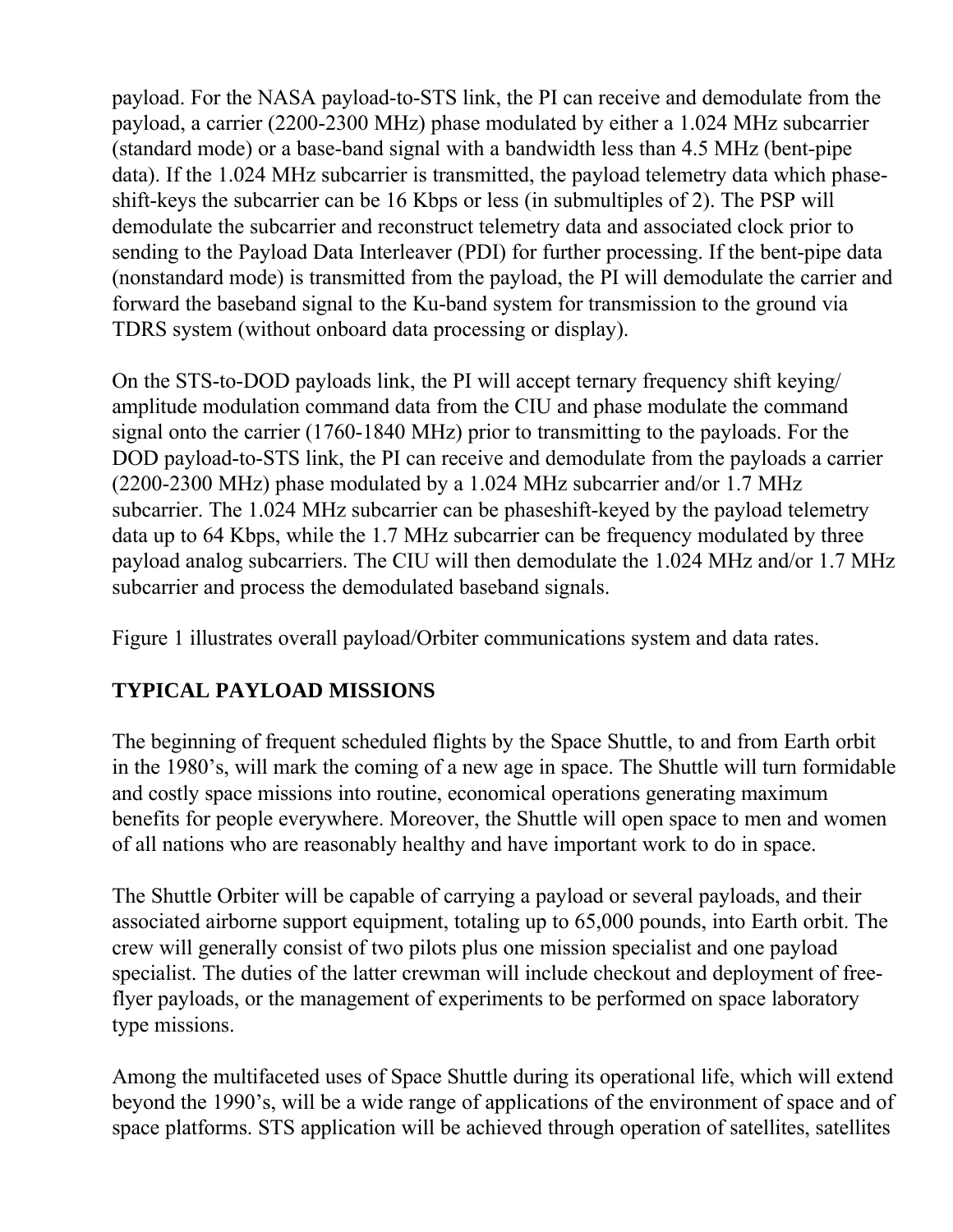with propulsion stages, space laboratories, or combinations as appropriate to the specific objectives and requirements. The Shuttle will also provide a laboratory capability to do research and to develop techniques and equipment that may evolve into new products, services, and sources of energy. It is important to note that the Space Shuttle will not be limited to uses that can be forecast today. The reduction in the cost of Earth-orbital operations and new operational techniques will enable new and unforeseen solutions of problems.

The STS will be used to carry into space nearly all civilian and military payloads of the future, including automated scientific space probes and Earth-orbiting solar and astronomical observations. Commercial and agency application payloads will include Earth resources sensing, communications, meteorological, and geodetic satellites.

Current plans are for the Shuttle to conduct up to 60 missions per year with a mission mix of perhaps 40 percent for the DOD and the remainder for commercial and scientific applications. The majority of the flights will be concerned with deploying, retrieving, and servicing satellite payloads.

The current NASA mission model for STS covers space activities in four major areas: (1) General Science, (2) Applications, (3) Technology, and (4) Space Industrialization. In addition to the basic NASA mission model, there will be missions for non-NASA civil programs such as domestic and extranational space activities relative to synchronous satellites for communications, meteorology, Earth resources, oceanography, and air traffic control. DOD payloads and space activities will be based on a separate DOD mission mode.

The General Science Program includes three major areas of investigation: Physics and Astronomy, Lunar and Planetary, and Life Sciences. Projected payloads will enable the continued study of the Earth's space environment, the structure of the universe, and the effects of the space environment on living systems. The Technology Program is designed to exploit the Shuttle capabilities to extend ground-based technology to the space environment. The Applications Program is directed toward exploitation of the benefits of space in such an area as Earth resources, meteorology, and communications. The objective of the Space Industrialization Program is the utilization of space for economically beneficial industrial activities such as the processing of pharmaceutical, electronic, and metallurgical products.

Numerous free-flying paylods for near-term STS missions have been defined and are currently being developed by various commercial, NASA, and DOD organizations. Some of the candidate payloads being planned for early missions are summarized as follows.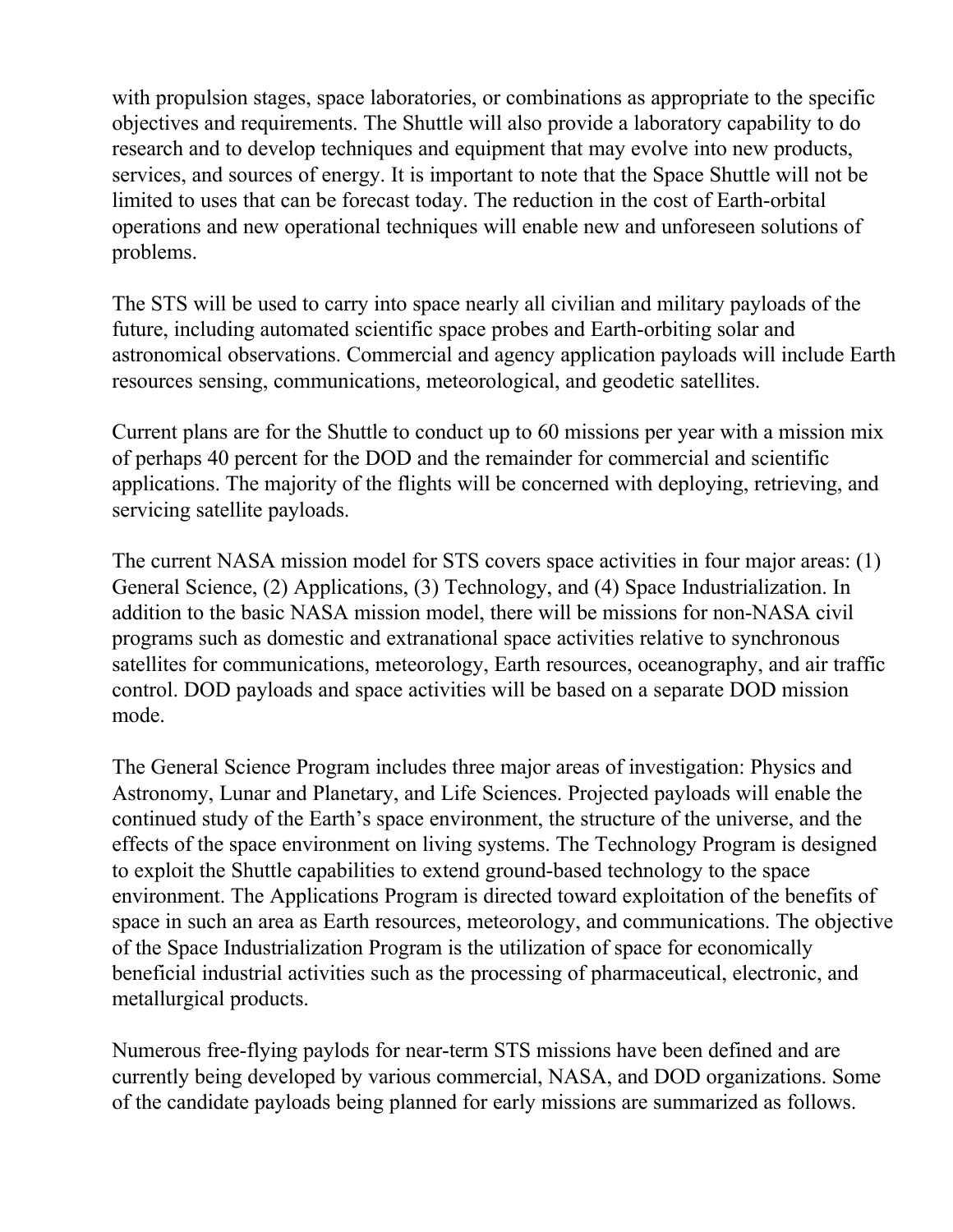# **Tracking and Data Relay Satellite**

The TDRS, which will be launched using Shuttle and a DOD-version IUS, is a highcapacity communication and data relay satellite that will be used to support NASA spacecraft (including the Shuttle Orbiter) in low-to-medium altitude Earth orbit. It is intended that the TDRS system comprised of two operational satellites, one or more onorbit spares, and a ground station located in White Sands, New Mexico, will eventually replace most of the existing STDN ground stations.

## **Jupiter Orbiter Probe (JOP)**

The JOP/Project Galileo spacecraft is to be launched into planetary trajectory via the STS using the IUS. The JOP will eventually be placed in orbit about the planet Jupiter to make remote measurements. Attempts will be made to determine atmospheric structure, elemental and isotopic quantities, and cloud characteristics. The JOP will also be used to refine previous measurements of the Jovian magnetosphere.

### **Telesat**

The Telesat payload, which will be launched into geosynchronous orbit using the STS, will be an upgraded version of the currently operational Canadian satellite communications system which provides relay facilities for television, radio, voice, data and facsimile for all of Canada. Primary service areas include an east-west trunk between Montreal, Toronto, Winnipeg, and Vancouver and service to northern remote areas.

### **Intelsat V**

The Intelsat V, fifth-generation Comsat satellite for commercial communications application, will be placed in geosynchronous orbit via the Shuttle and a SSUS-A upper stage. Intelsat V will serve as part of an international commercial point-to-point communications network providing telex, facsimile, telegraph, data, television, and twoway voice transmission worldwide.

### **Teal Ruby (Space Test Program P80-1)**

The Space Test Program P80-1 or Teal Ruby System is a satellite comprised of equipment necessary to support three experiments onorbit for a minimum of one year with a threeyear goal. The experiments include the Teal Ruby experiment, which will provide infrared multispectral Earth background data; the Ion Auxiliary Propulsion System, which will provide onorbit checkout of a millipound thruster for satellite position-keeping; and the Extreme-Ultraviolet Photometer, which will provide sky and Earth background mapping.